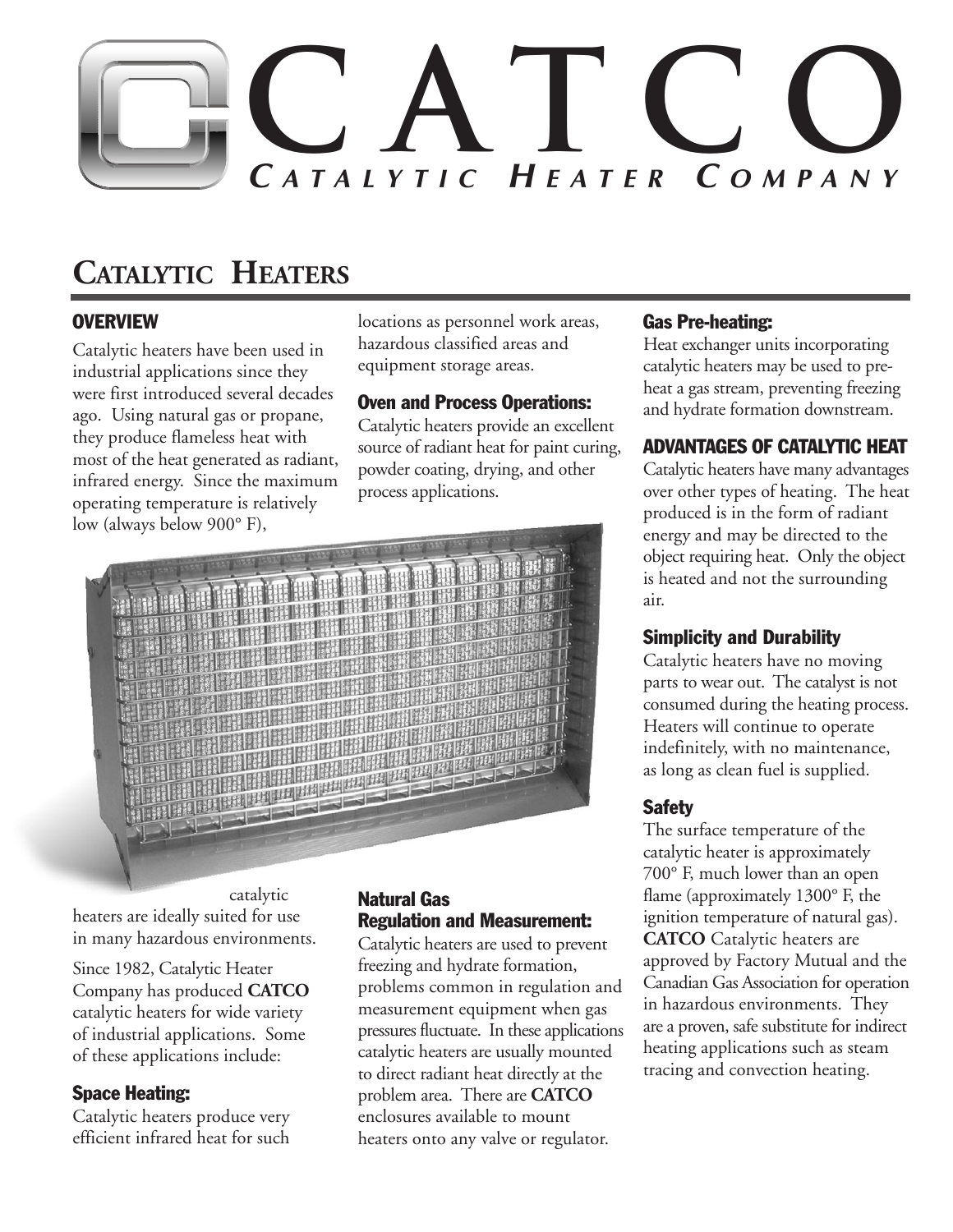#### Ease of Installation

Installation is limited to connecting to a suitable gas supply. Heaters may be started using either DC or AC power, making them ideal heating sources for remote locations where electrical power is limited or not available. For natural gas fired heaters, fuel gas is usually readily available on site.



# PRINCIPLES OF OPERATION

#### Best protection in hazardous areas where heat is required without flame

Simply stated, catalytic heating is brought about by using a catalyst to promote the reaction of combustible gasses with oxygen or air, at a much

slower rate, to produce heat without flame. When the temperature of the catalyst pad is elevated to 250 F° the combustible gas will burn at a temperature in the range of 600 - 800 F° (Table 1). This is far below the 1200 - 1300 F° ignition point of natural gas. The result is a flameless heat that can be safely put to use in areas where hazards due to explosive vapors may exist. A catalytic heater can operate efficiently on low cost natural gas, propane or butane.

Catalytic heaters produce radiant heat which can be focused on a particular area or object. Radiant heat, like light, is electromagnetic wave energy and travels in straight lines at 186,000 miles per second. Like light energy it can cast shadows, be transmitted, absorbed or reflected by matter, and be focused or dispersed by lenses or prisms of the proper material.

The intensity of heat energy varies with the square of the distance as does light. It will travel any distance without loss as long as it does not contact matter which absorbs it.

The absorption of radiant energy by various materials is a specific property





#### Table 2

of each material. Thus, each molecular substance has an infrared absorption spectrum that is a fingerprint of that substance. Since the absorption of radiant heat is highly selective, there are opportunities for a wide variety of applications in industry.

In addition, the infrared energy emitted by catalytic heaters is in the lower end of the spectrum which means that nearly all of the energy produced is in the form of usable heat (Table 2). Because of these characteristics, catalytic heaters are highly effective when heating specific objects such as valves and regulators.

While other forms of heat often waste energy by heating the surrounding air and other objects in the vicinity, catalytic heaters heat only the objects they are directed at. Obviously, this provides greater efficiency, allowing smaller heaters to be used, lowering initial cost and fuel consumption.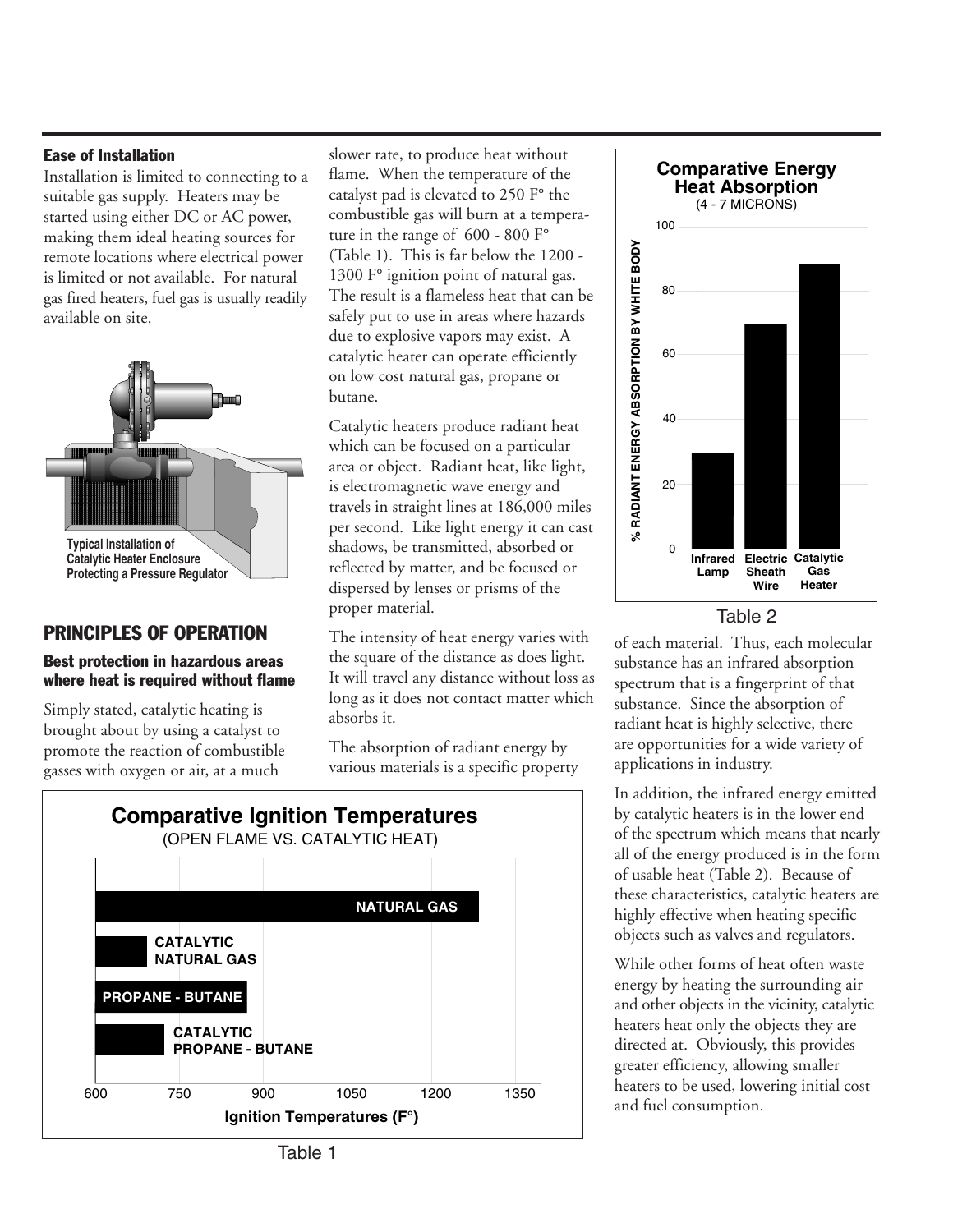

**Model 8 RD & 12 RD heaters**

**Model 1224 heater**



**Typical Catalytic Heater**

# **Specifications**

| Model                                                          | 8 <sub>RD</sub> | 12RD           | 66        | 88         | 612            | 1012 624   |            | 1212       | 1224           | 1236         | 1836              | 1248         | 1848         | 1260         | 1860         | 2448         | 2460         |
|----------------------------------------------------------------|-----------------|----------------|-----------|------------|----------------|------------|------------|------------|----------------|--------------|-------------------|--------------|--------------|--------------|--------------|--------------|--------------|
| Nominal Size (Inches)                                          | 8Diam           | 12Diam         | 6X6       | <b>8X8</b> | 6X12           | 10X12 6X24 |            | 12X12      |                |              | 12X24 12X36 18X36 | 12X48 18X48  |              | 12X60        |              | 18X6024X48   | 24X60        |
| BTU/hr. Input                                                  | 2500            | 5000           | 1500      | 2667       | 3000           | 5000       | 6000       | 6000       | 12000          | 18000        | 27000             | 24000        | 36000        | 30000        |              | 45000 48000  | 60000        |
| Gas Consumption Cu Ft/hr                                       | 2.5             | 5.0            | 1.5       | 2.7        | 3.0            | 5.0        | 6.0        | 6.0        | 12.0           | 18.0         | 12.0              | 24.0         | 36.0         | 30.0         | 45.0         | 48.0         | 60.0         |
| 12V                                                            | 5.0             | 5.0            | 5.0       | 5.0        | 8.3            | 8.3        | 15.0       | 8.3        | 16.6           | 25.0         | 30.0              | 30.0         | N/A          | N/A          | N/A          | N/A          | N/A          |
| <b>Starting Amps</b><br>120V                                   | 0.5             | 0.5            | 0.5       | 0.5        | 0.83           | 0.83       | 1.5        | 0.83       | 1.67           | 2.5          | 2.5               | 3.75         | 3.75         | 3.75         | 3.75         | 8.33         | 8.33         |
| 240V                                                           | N/A             | N/A            | N/A       | N/A        | N/A            | N/A        | N/A        | N/A        | 0.83           | 1.25         | .25               | 1.87         | 1.87         | 1.87         | 1.87         | 4.16         | 4.16         |
| Approx. Weight (lbs.)                                          | 4               | $\overline{5}$ |           |            | $\overline{ }$ | 8          | 10         | 10         | 15             | 20           | 30                | 30           | 40           | 40           | 45           | 45           | 60           |
| A<br>Dimensions (Inches)<br>B<br>with standard junction<br>box | $8^{1/2}$       | 12             | $7^{1/4}$ | $9^{1/4}$  | $6^{1/8}$      | $10^{1/8}$ | $6^{1/8}$  | $12^{1/8}$ | $12^{1/4}$     | $12^{1/8}$   | $18^{1/4}$        | $12^{1/4}$   | $18^{1/4}$   | $12^{1/4}$   | $18^{1/4}$   | $24^{1/3}$   | $24^{1/4}$   |
|                                                                | N/A             | N/A            | $6^{1}/8$ | $8^{1}/8$  | $12^{1/8}$     | $13^{1/4}$ | $24^{1/8}$ | $12^{1/8}$ | $24^{1/8}$     | $36^{1}_{8}$ | $36^{1}_{8}$      | $48^{1}_{6}$ | $48^{1}_{6}$ | $60^{1/2}$   | $60^{1/2}$   | $48^{1}_{8}$ | $60^{1/8}$   |
|                                                                | $3^{1/2}$       | $3^{1/2}$      | $3^{1/2}$ | $3^{1/2}$  | $3^{1/2}$      | $3^{1/2}$  | $3^{1/2}$  | $3^{1/2}$  | $3^{1/2}$      | $3^{1/2}$    | $3^{1/2}$         | $3^{1/2}$    | $3^{3}/_{4}$ | $3^{3}/_{4}$ | $3^{3}/_{4}$ | $3^{3}/_{4}$ | $3^{3}/_{4}$ |
| D                                                              | $6^{1/2}$       | 10             | $4^{1/2}$ | $4^{1/2}$  | $\overline{5}$ | $4^{1/2}$  |            | 5          | $\overline{5}$ | N/A          | N/A               | N/A          | N/A          | N/A          | N/A          | N/A          | N/A          |